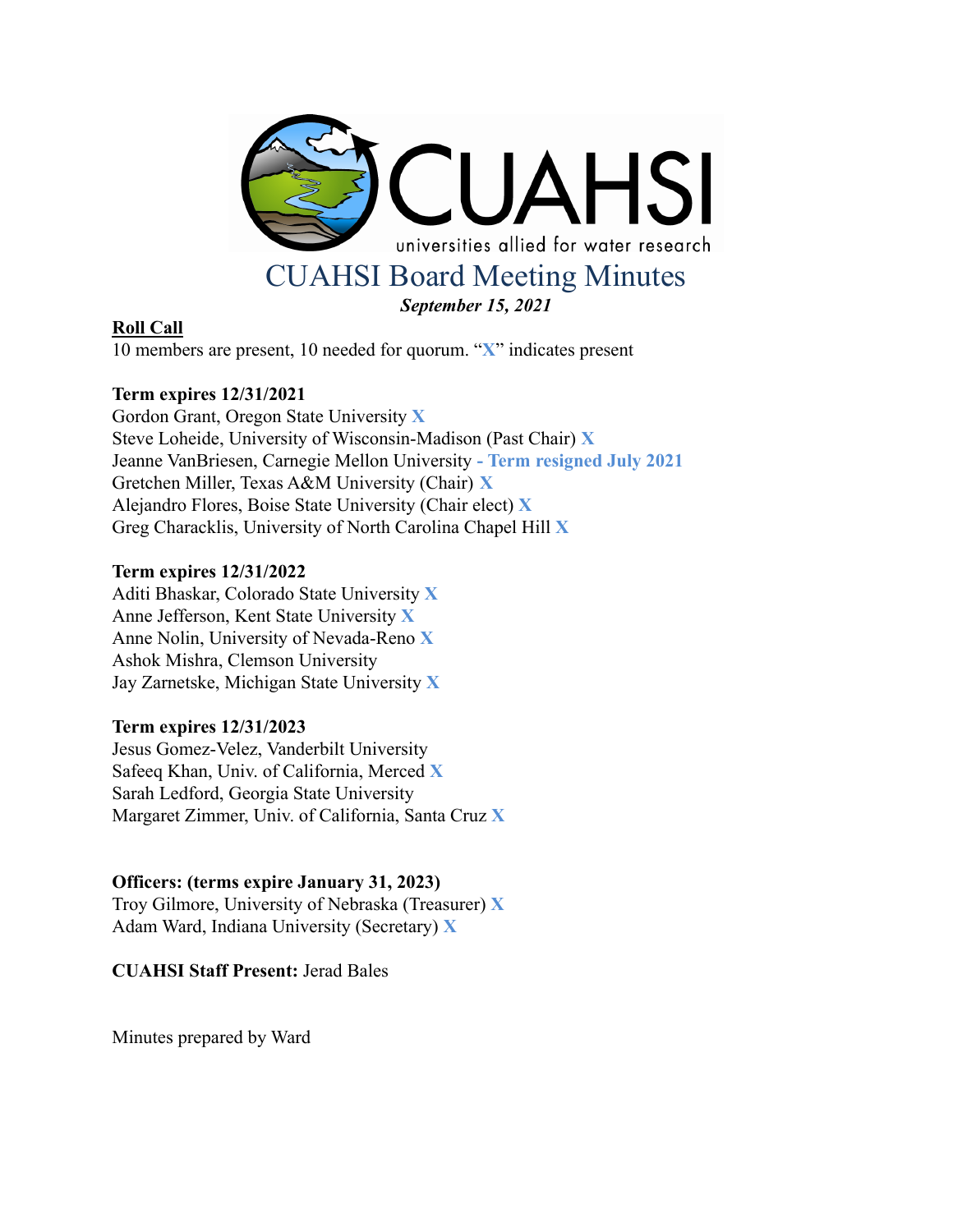# 14:00 EDT Call to Order

- 1. Executive Director's report
	- a. Bales reported active effort on four proposals with external collaborators, including effort from himself and staff.
	- b. Two webinar series are underway, on topics of (a) Critical Zone science, and (b) flood resilience. He noted both are well attended.
	- c. Bales welcomes Claire Cogswell, a new employee working on HydroShare documentation. Additionally, a new employee starts at CUAHSI next week and will engage on the summer institute, subcommittees, and other projects.
	- d. Bales reported that CUAHSI will sponsor registration for some early career scientists to attend the Critical Zone workshop, and sponsor travel for summer institute presentations at an upcoming conference.
	- e. Session proposals are presently being accepted for the FIHM. Bales requested creative ideas for sessions be submitted by the Board if they are interested in hosting. The group discussed the opportunity for creative session formats beyond traditional poster and oral presentation sessions.
	- f. Bales reported the HIS modernization effort is presently underway and has been going well thus far.
	- g. Bales reported early interviews are starting for the open developer position.
	- h. The 2022 Virtual University call is open, as is the HydroInformatics Fellowship.
	- i. Bales made a short presentation on the CUAHSI website refresh effort, showing effort to-date and early mock-ups. Nolin asked about accessibility for vision impaired, to which Bales reported this has been part of the design requirements for the service provider. Nolin also initiated a discussion about highlighting DEI efforts and ensuring the page is welcoming to a broad audience, possibly through an explicit callout or highlight on the homepage. The group discussed how CUAHSI's role in DEI and efforts to foster an inclusive and diverse community should be highlighted on the website. Grant suggested one possible lens is also the inequities around water and environmental justice. The Board requested Bales to coordinate with the service provider for options to highlight DEI on the website.
- 2. Chair's report
	- a. Miller had no new business to report.
- 3. FIHM advertising  $&$  Board engagement with the meeting
	- a. Miller requested that the Board help engage with the meeting by advertising on social media, proposing sessions, helping drive excitement about the meeting, and any other ways to promote and support the meeting, as CUAHSI is co-sponsoring the meeting.
	- b. Ward and Miller encouraged an active presence by the CUAHSI Board to help amplify the meeting and engagement, and ensure that CUAHSI is represented as a co-organizer of the meeting.
	- c. The group discussed possible sessions that the Board could have a role in organizing.
- 4. Update from nominations committee for Board election